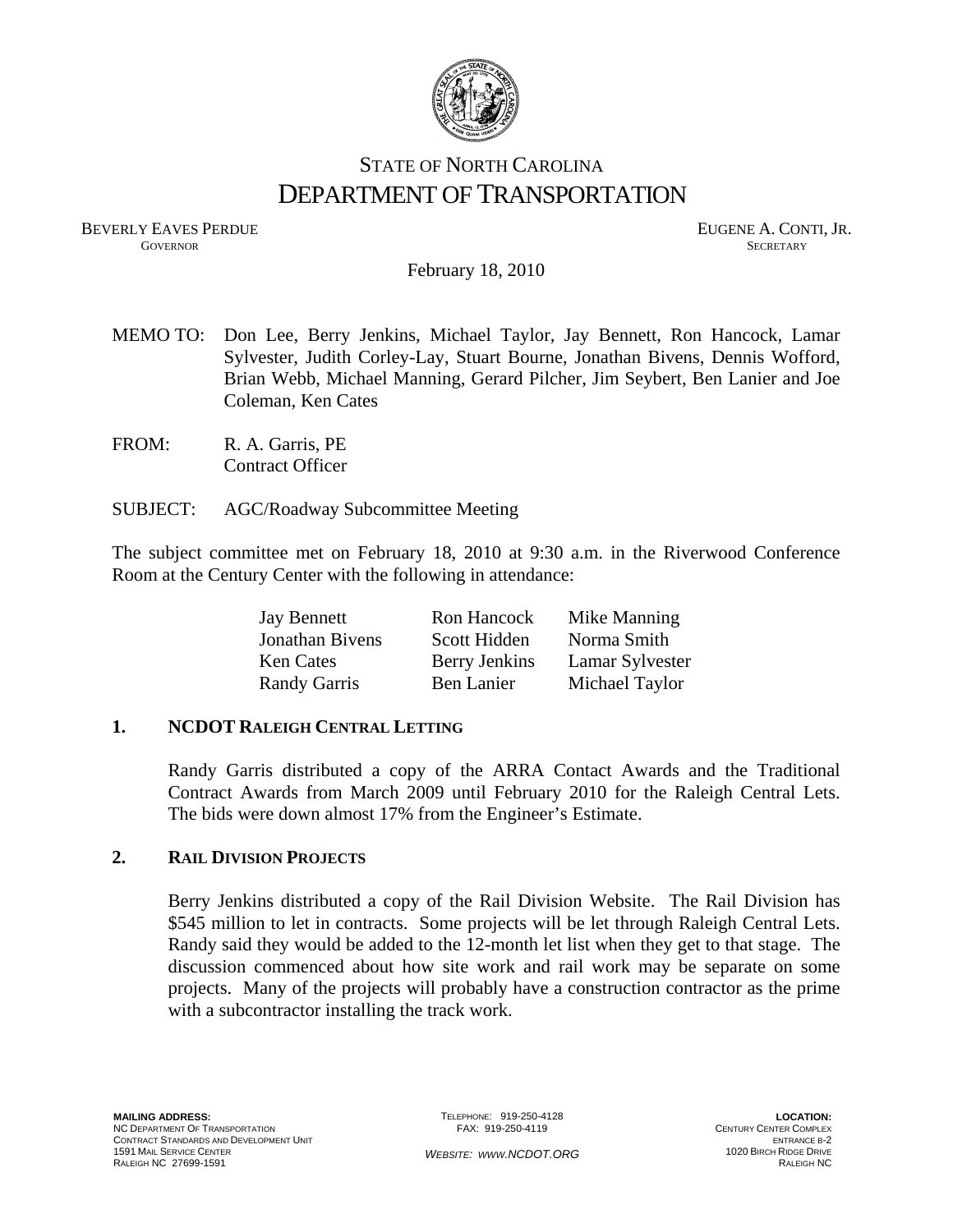#### **3. SUBSURFACE DRAINAGE PROVISION AND SUBSURFACE DRAIN DETAIL**

Scott Hidden passed out a copy of the draft Special Provision and detail for Subsurface Drainage. These were originally sent to the Committee in anticipation of the December 2009 meeting that was subsequently cancelled.

Scott discussed the changes. The Specifications Book language was reviewed and tweaked where needed. The wyes, tees and elbows are included in other items. There is a new type of drain as shown on the subsurface drain detail. It has aggregate wrapped in fabric and uses coarse aggregate around the pipe. Scott asked for comments on the provision or the detail. There was discussion about having a pay item for connecting to an existing box, which is not shown presently. It was agreed to change the provision whether a concrete pad or a box to show a pay item for the termination of the pipe. Scott will revise the provision. There was also discussion on the spacing of the outlets, which is 500 feet.

#### **4. PAVEMENT MARKING LINES AND WINTERIZATION**

Ron Hancock distributed a draft Special Provision for Pavement Marking Lines that included a section on "winterization." There is a change to the Special Provision to include an observation period of 30 days for the retroreflective values in addition to a 12 month observation period for pavement markings that prematurely deteriorate, fail to adhere to the pavement, or lack suitable reflectorization. There was discussion as to what constituted failure as some items shown in the Special Provision would not be under the control of the contractor. Ron will revisit the conditions and remove such items.

The project may be winterized by placing an initial or an additional application of Paint - Pavement Marking Lines in accordance with the Specifications when notified by the Engineer. Resurfacing projects where paving for the maps requiring winterization was complete more than 30 days prior to the notification will not be paid. The winterization final surface course or work course is not part of the 12-month guarantee. Ron asked the Industry to review the Special Provision and submit comments to him by February 26.

## **5. STAKE-OUT MANUAL**

Ron Hancock announced the Stakeout Manual is being revised. There will be a section on staking out environmentally sensitive areas and there will be a section on the use of GPS.